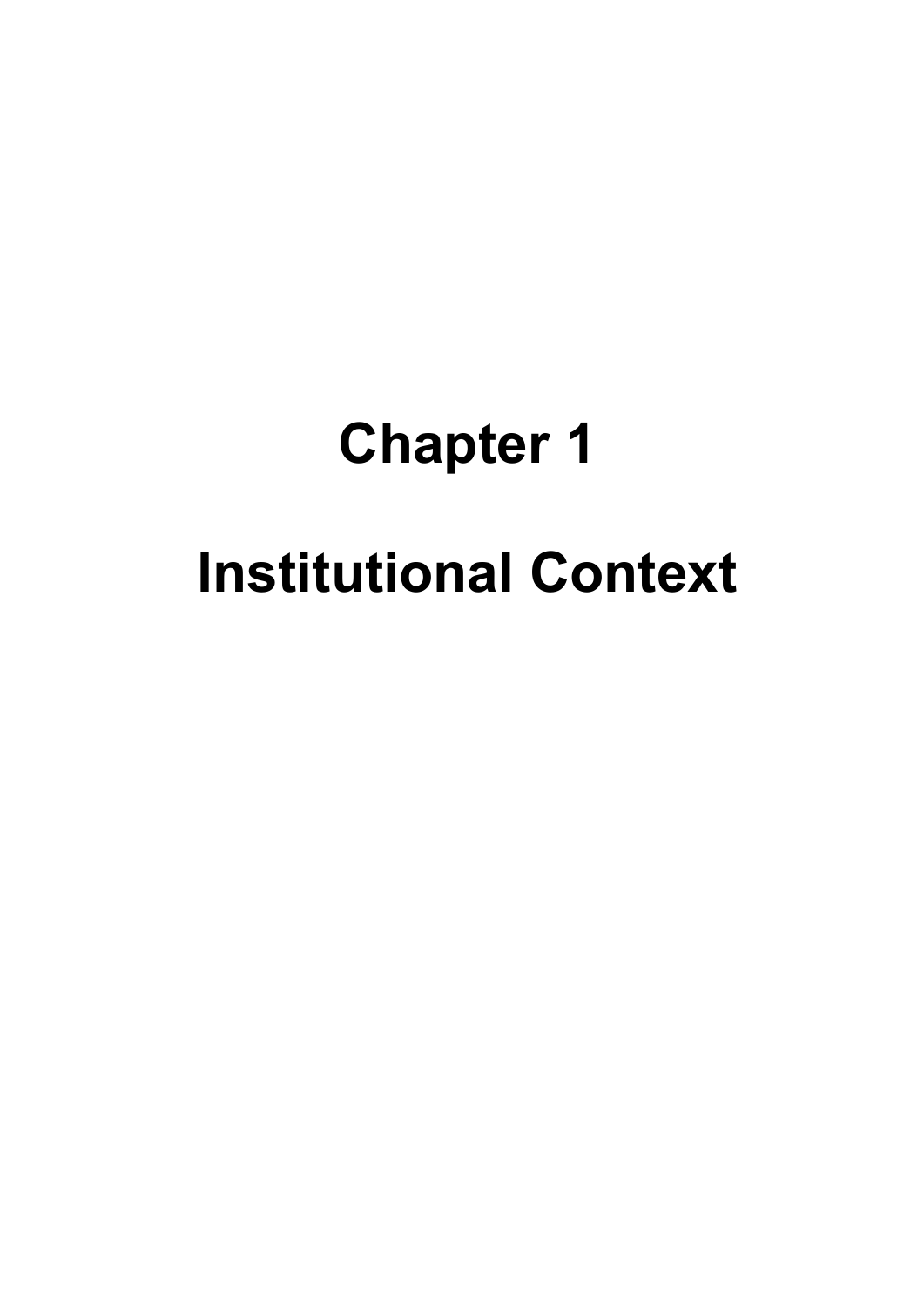# **1. INSTITUTIONAL CONTEXT**

## **1.1 Introduction**

This Academic Quality Handbook (AQH) is designed to provide guidance and act as a source of reference for the regulations and principles upon which the University's quality assurance and enhancement mechanisms are based.

The AQH covers a broad range of areas, including the academic regulatory framework, the committee structure and quality assurance and enhancement systems. The regulations and principles outlined within the AQH apply to all academic activities. The AQH also refers to a number of policies and appendices which can be accessed via the University's website.

The AQH is reviewed and updated regularly and in response to changing circumstances and experiences. Advice and information on the regulations and principles within the AQH can be obtained from the Academic Office.

The AQH and its constituent policies and procedures are consistent with the indicators for good practice outlined in the *UK Quality Code for Higher Education* published by QAA, which is divided into three parts:

- 1. **Expectations** which express the outcomes higher education providers should achieve in setting and maintaining the standards of their awards, and for managing the quality of their provision.
- 2. **Practices** representing effective ways of working that underpin the delivery of the expectations and will deliver positive outcomes for students.
- 3. **Advice and guidance** which help providers to develop and maintain effective quality assurance practices.

Full details of the *UK Quality Code* can be found at:<http://www.qaa.ac.uk/quality-code>

The University is working towards full governance and administrative integration with the University of Wales (UW). UW will continue to meet its obligations to students who are registered on programmes of study leading to UW awards, and to the collaborative centres and other institutions where the students are enrolled. Such programmes will continue to be managed in accordance with the academic regulations and quality assurance procedures of UW, which are published separately and are available from the University Registry in Cardiff.

#### **1.2 Background**

The University of Wales Trinity Saint David (UWTSD) is Wales's oldest Royal Chartered University. The University has multi-disciplinary campuses and learning centres in Birmingham, Cardiff, Carmarthen, Lampeter, London, Swansea, and other outreach centres in Wales.

The UWTSD Group is a multi-institutional collaborative venture owned and governed by the Royal Chartered University. Coleg Sir Gâr and Coleg Ceredigion are constituent colleges within the UWTSD Group. The UWTSD Group aims to deliver clear, tangible benefits for learners, employers, industry and communities by offering a new integrated approach from entry level to post-doctoral research.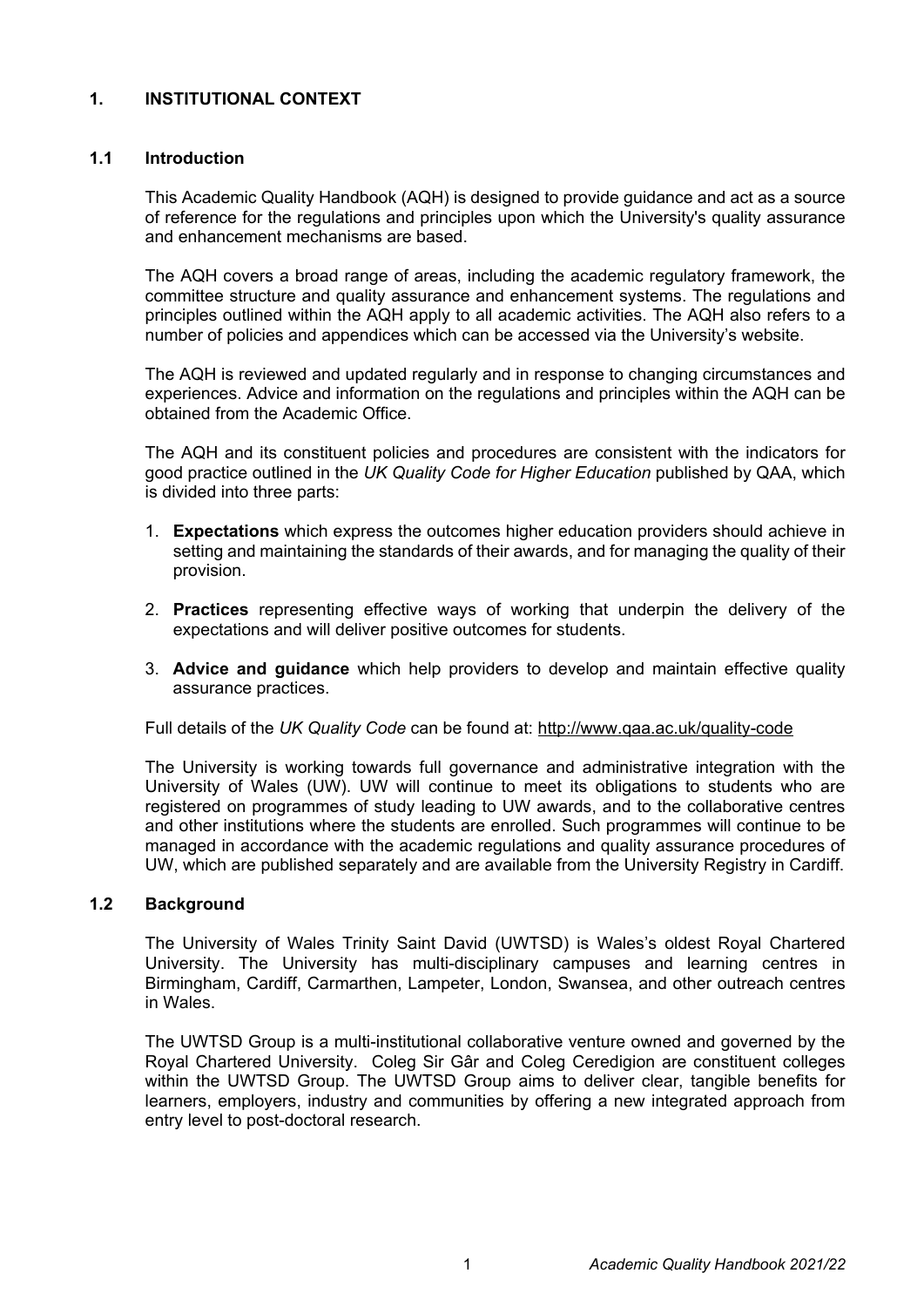## **1.3 Mission and Vision**

The University's mission is:

*Transforming Education; Transforming Lives.*

The University's vision is to be a University for Wales, with a commitment to the well-being and heritage of the nation at the heart of all that it does. Central to the vision is the promotion and embedding of a dual sector educational system which educates learners of all ages and backgrounds, and stimulates economic development in the region, across Wales and beyond.

#### **1.4 Values**

Through its activities the University promotes:

*Excellent teaching informed by scholarship and professional practice*, and *applied research* that influences knowledge and policy in Wales and beyond.

*Inclusivity*, by removing barriers to participation and supporting people from all backgrounds and circumstances to fulfil their potential.

*Employability and creativity,* by offering educational programmes that develop entrepreneurial and creative skills, enabling learners to have the best opportunities to gain employment and to contribute to the prosperity of their communities.

*Collaboration* through strategic relationships, working with others to provide educational and commercial opportunities and to ensure that Wales is connected to the wider world.

*Sustainable development*, by behaving in a way which ensures that the needs of the present are met without compromising the ability of future generations to meet their own needs, and by systematically embedding this principle in our approach to teaching and learning.

*The concept of global citizenship*, through the development of multi-national activities and opportunities for our learners, staff and partners.

*Wales and its distinctiveness*, through embedding the goals of the *Well-Being of Future Generations (Wales) Act* in all of our activities, and by celebrating the vibrant culture, heritage and language of Wales.

## **1.5 Strategic Priorities**

The University has identified four strategic priorities for 2017-2022:

| Strategic Priority 1: Putting Learners First                                   |
|--------------------------------------------------------------------------------|
| Strategic Priority 2: Excellence in Teaching, Scholarship and Applied Research |
| Strategic Priority 3: Creation of Opportunities through Partnerships           |
| Strategic Priority 4: A University for Wales                                   |

Further information about the strategic priorities is published in the University's *Strategic Plan 2017-2022*.

#### **1.6 The Institutes**

The University is divided into four Institutes as shown below:

Institute of Education and Humanities Institute of Inner City Learning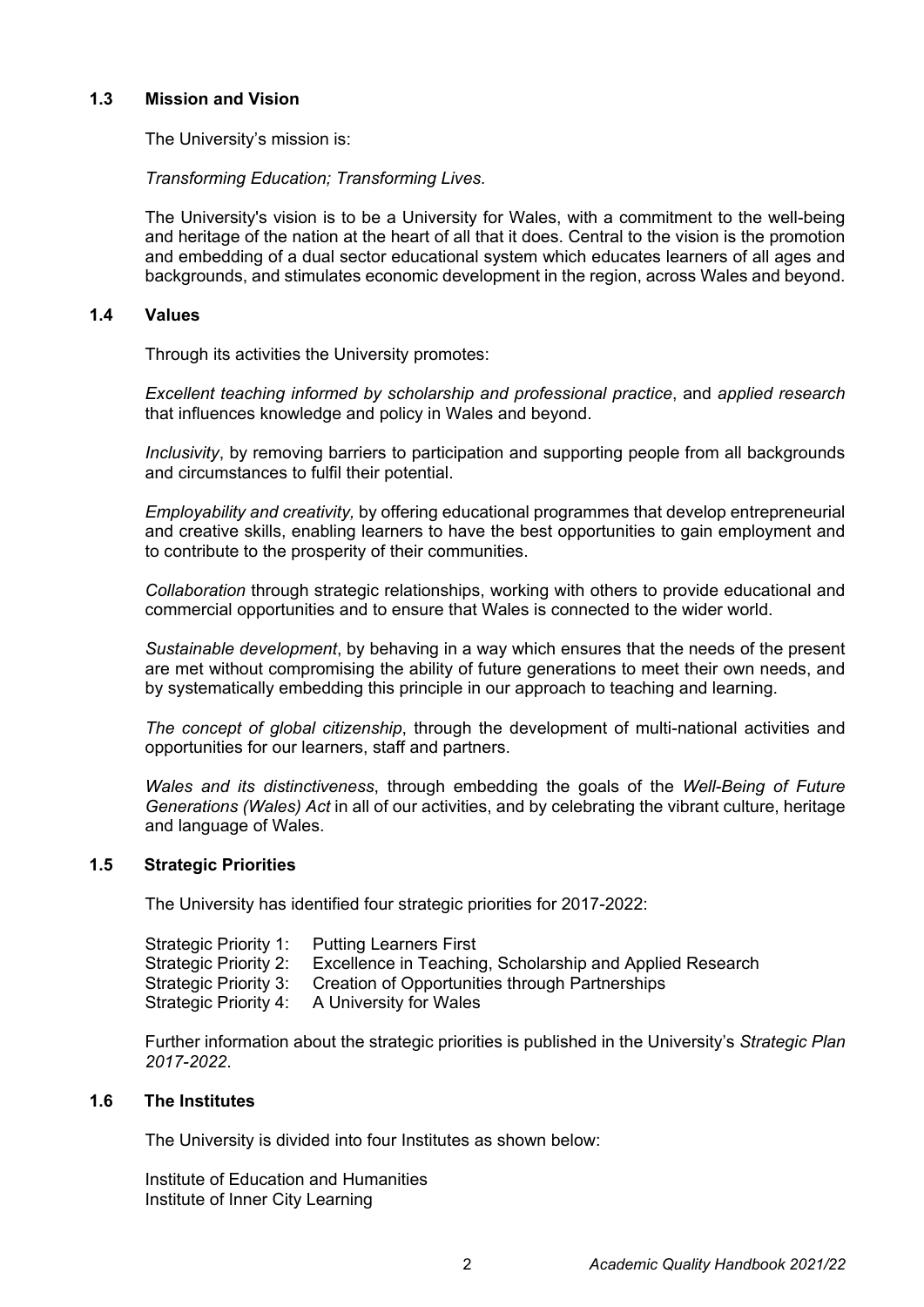Institute of Management and Health Wales Institute of Science and Art

Institutes offer clusters of cognate academic programmes. Details of the composition of the Institutes, and the programmes they provide, are available on the University's website. The Institutes and the clusters within them may carry other names for branding purposes.

The Institutes have formal programme links with the constituent colleges in the UWTSD Group and with the University's collaborative partner institutions through our collaborative partnership framework as outlined in Chapter 9 of the AQH. Details of the latter are provided on the University's website.

#### **1.7 Institute Quality Structures**

The organisational structure of each Institute's quality structures depends upon a number of factors including the size of the Institute, its campus locations, and the range and nature of its provision and activities.

Each Institute is led by a Dean supported by Assistant Dean(s), one of whom normally has a responsibility for quality. Where there are a large number of partnerships linked to an Institute, an Assistant Dean normally has responsibility for oversight of partnerships within the Institute. This group is in turn supported by the Academic Directors and programme managers who coordinate the programme clusters and other thematic areas within the Institute.

Each Institute has an Institute Board which has oversight of quality and enhancement within the Institute and is chaired by the Dean and reports to the Senate. The terms of reference and membership of Institute Boards are published in Chapter 2. In addition, Academic Disciplines have Academic Discipline Boards which report to the Institute Board (see terms of reference in Appendix IC1).

Within the overall parameters set by UWTSD, Institutes take an individual approach to the management of the quality of the student learning experience and the academic standards of provision and establish their own sub-committees. Within each Institute, the Dean is responsible for ensuring that the organisational structure is appropriate to secure compliance with academic and other regulatory requirements, to meet the University's expectations with respect to quality assurance and enhancement, and to liaise effectively with relevant academic and professional services units to achieve this.

Membership of the Institute consists of the Vice-Chancellor (ex-officio), the Dean and all members of the academic and professional services staff assigned to or formally associated with the Institute.

The Institutes work closely with the Provosts, who carry responsibility for the University's individual campuses. The Institutes also work closely with the Collaborative Partnerships Office in relation to partners.

## **1.8 Central Quality Structures**

The key professional units in relation to the oversight of quality assurance and enhancement are the Academic Office for UWTSD programmes and the Collaborative Partnerships Office for collaborative provision reporting at a senior level to the Deputy Vice-Chancellor (Academic) and key committees.